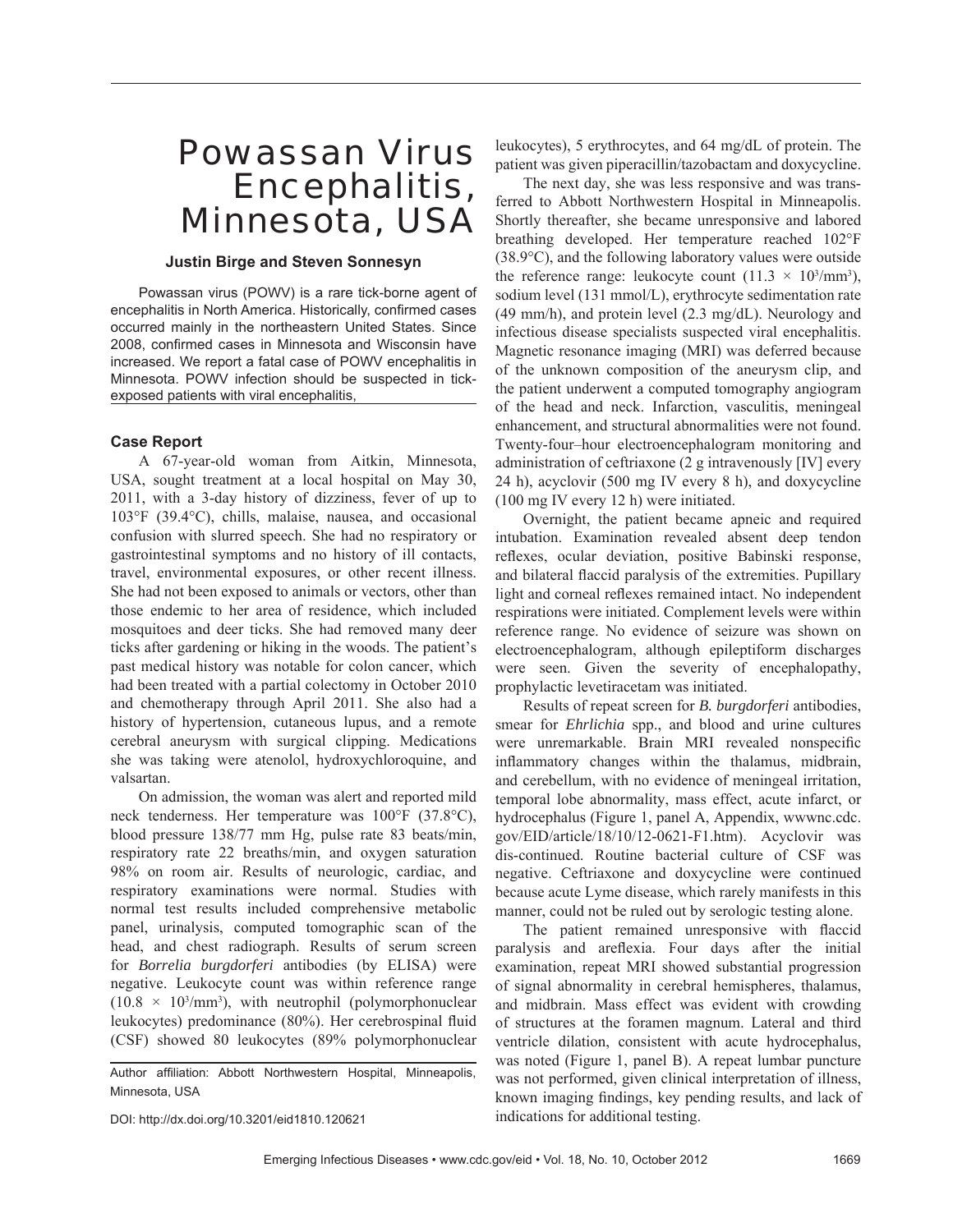## **DISPATCHES**

Thirteen days after illness onset, a serology panel was negative for the following viruses: West Nile, La Crosse, Eastern equine encephalitis, St. Louis encephalitis, and Western equine encephalitis. PCR of CSF was negative for enteroviruses and herpesviruses. The Minnesota Department of Health (MDH) reported positive IgM serologic results against Powassan virus (POWV). Ceftriaxone and doxycycline were discontinued. Given the patient's clinical deterioration and poor prognosis, she was electively extubated and then died. The Centers for Disease Control and Prevention confirmed POWV infection by IgM serology and reverse transcription PCR of CSF.

POWV is a tick-borne member of the family *Flaviviridae*, first reported in 1958 (*1*). It is the only tick-borne member of the genus *Flavivirus* with human pathogenicity in North America (*2*). Selection bias in identifying the infection may exist, diminishing the reported incidence to only patients with severe disease. Results of seroprevalence studies in Canada and the northeastern United States are variable but include seroprevalence estimates as high as 5.8% in Canada (*3*) and 0.7% in New York State (*4*). Small and medium-sized mammals are common reservoirs (notably, woodchucks [*Marmota monax*] and white-footed mice [*Peromyscus leucopus*]), and several species of tick (4 *Ixodes* spp*.*, 2 *Dermacentor* spp.) act as vectors (*5–7*). Human infection has been documented in North America and Russia (*8*). Both prototypic (POWV) and deer tick virus (DTV) genotypes exist (*6*,*9*). In Canada and the northeastern United States, *I. cookei* ticks are the typical vectors for POWV. In Minnesota and Wisconsin, *I. scapularis* ticks are the typical vectors for DTV. Although *I. cookei* ticks are present in these states, they rarely attach to humans, and according to MDH data, all sequenced strains in Minnesota are of the DTV genotype. Transmission time from tick to host has been documented in mice as quickly as 15 minutes (*10*). The length of attachment time required for diseasecausing viremia in humans is unknown. Literature estimates vary, but <40 cases were documented during 1958–2000 (*2,4,11,12*). According to the Centers for Disease Control and Prevention and the health departments of Minnesota and Wisconsin, 33 US cases were reported during 2001– 2010: 12 in New York, 9 in Wisconsin, 8 in Minnesota, 2 in Maine, and 1 each in Michigan and Virginia. In 2011, of 16 confirmed cases in the United States, 11 occurred in Minnesota and 4 occurred in Wisconsin. Figure 2 illustrates the geographic distribution of human cases and infected ticks.

Patients with POWV infection typically exhibit encephalitis after an incubation period of 1–4 weeks. Fever and headache are common; the typical viral prodrome lasts 1–3 days. Mental status changes, cerebellar symptoms, and hemiplegia are also common and may be severe. Results



Figure 2. Geographic distribution of confirmed Powassan virus (POWV) infections (diagnosis made by serology, reverse transcription PCR) and counties with POWV–infected ticks in Minnesota. Data provided by the Minnesota Department of Health.

of CSF testing and brain imaging are generally consistent with viral encephalitis. Reverse transcription PCR of CSF, serologic testing of CSF, and serologic testing of serum are the preferred diagnostic tests, but they are not widely available. Diagnostic testing for POWV should be referred to state and federal laboratories to ensure accuracy and standardization (*4,8,9,11–13*)

Pathogenesis is due to lymphocytic infiltration of perivascular neuronal tissue with a predilection for gray matter, including thalamus, midbrain, and cerebellum (*11*). Supportive care is the only therapy. A European vaccine against the related tick-borne encephalitis virus is available, but although the viruses are antigenically similar, its effectiveness against POWV is unknown (*12*). Approximately 10% of the reported infections have been fatal, and an additional 50% have produced long-term neurologic sequelae, including hemiplegia and headaches (*2*,*9*,*13*).

## **Conclusions**

POWV is causing an emerging and potentially severe tick-borne infection in Minnesota and Wisconsin. POWV infection should be suspected when tick-exposed patients exhibit viral encephalitis, especially those with cerebellar